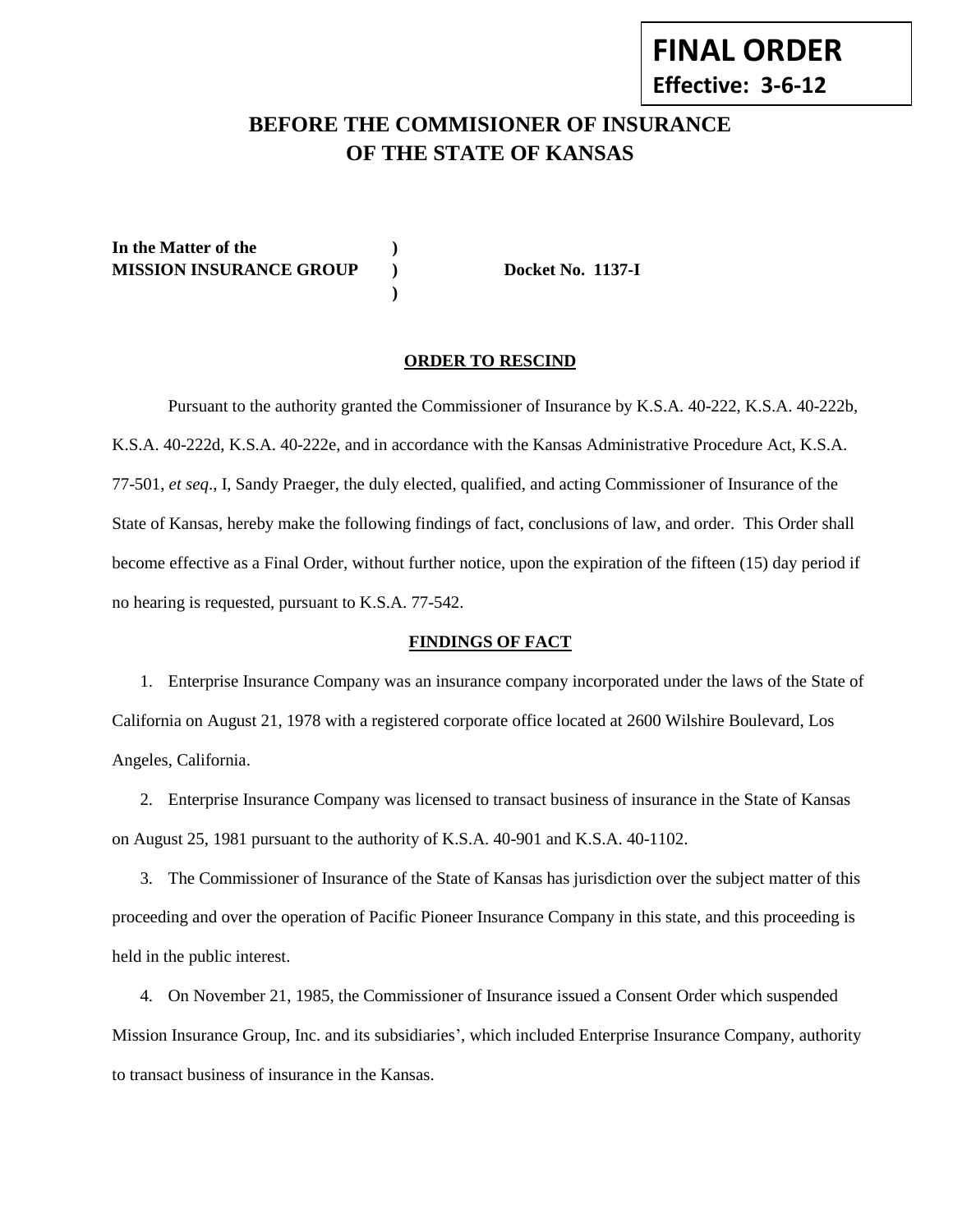5. The Consent Order was placed on Enterprise Insurance Company as a result of the financial condition that had resulted in a condition such that the continued operation of the company in this state might be hazardous to the insuring public.

6. On February 24, 1987 Enterprise Insurance Company was placed into liquidation by the California Insurance Department as part of the liquidation of the Mission Insurance Group.

7. On December 17, 1992 Pacific Pioneer Corporation acquired all of the outstanding stock of Enterprise Insurance Company's inactive shell from the liquidator.

8. On December 28, 1992 Enterprise Insurance Company merged with and into Pacific Pioneer Insurance Company of Oklahoma, a wholly owned subsidiary of Pacific Pioneer Corporation, with Enterprise Insurance Company being the surviving entity. Concurrently, the company's name was changed to Pacific Pioneer Insurance Company.

9. As of September 30, 2011, Pacific Pioneer Insurance Company is reporting capital and surplus of \$12,294,451.

10. On January 23, 2012 Pacific Pioneer Insurance Company requested that the Kansas Insurance Department rescind the Consent Order for Pacific Pioneer Insurance Company.

#### **CONCLUSIONS OF LAW**

K.S.A. 40-103 and K.S.A. 40-105 give the Commissioner of Insurance plenary powers to regulate the business of insurance in the State of Kansas.

#### **ORDER**

## **IT IS THEREFORE, BY THE COMMISSIONER OF INSURANCE, ORDERED THAT:**

1. The Consent Order dated November 21, 1985, and referred to in paragraph #4 above, which suspended the authority of Enterprise Insurance Company, which then was a subsidiary of Mission Insurance Group and now has merged with Pacific Pioneer Insurance Company, to transact the business of insurance in the State of Kansas, is hereby rescinded.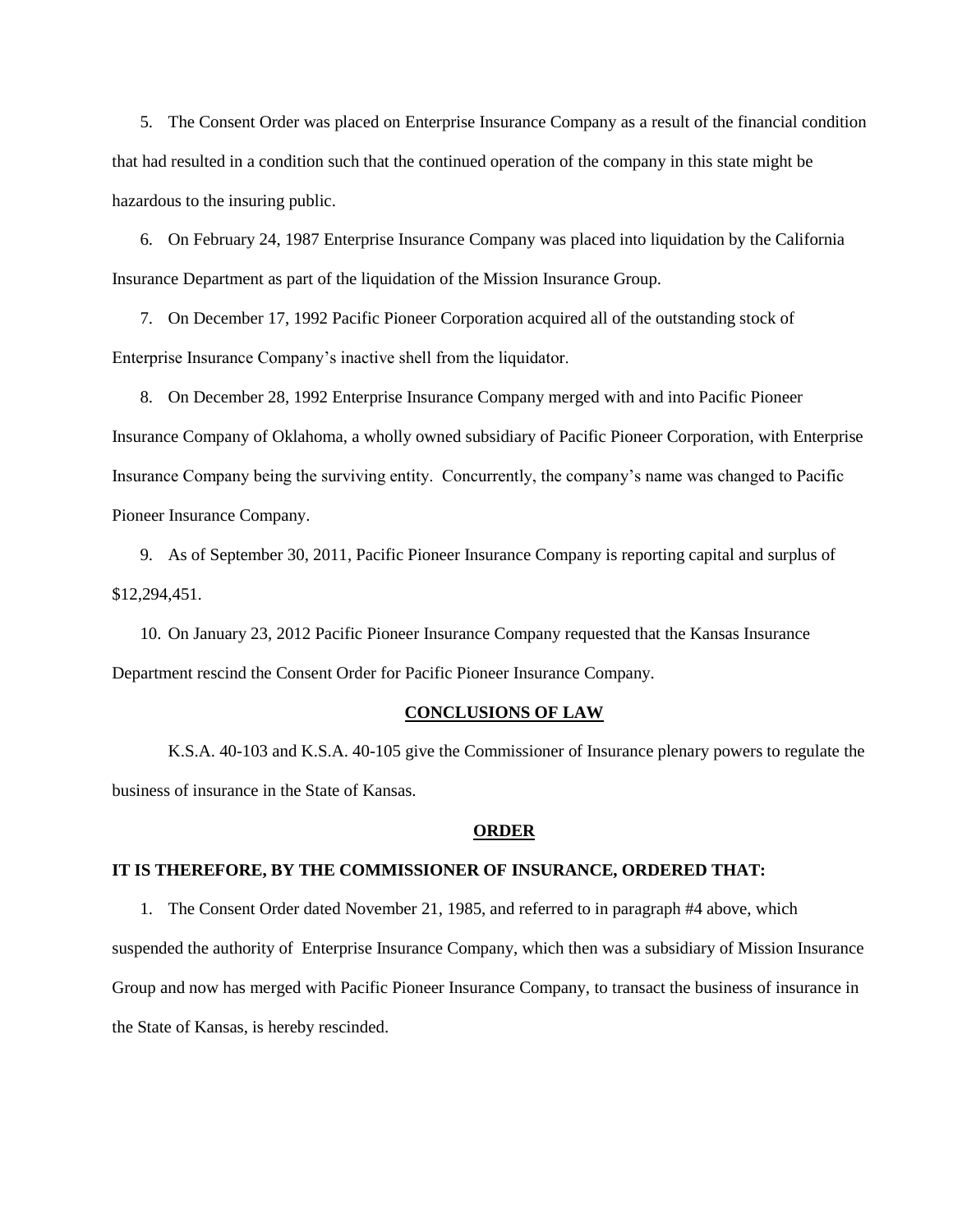## **Notice of Rights**

Pacific Pioneer Insurance Company is entitled to a hearing pursuant to K.S.A. § 77-537, the Kansas Administrative Procedure Act. If Pacific Pioneer Insurance Company desires a hearing, they must file a written request for a hearing with:

Zac Anshutz, General Counsel Kansas Insurance Department 420 S.W. 9th Street Topeka, Kansas 66612

This request must be filed within fifteen (15) days from the date of service of this Order. If Pacific Pioneer Insurance Company requests a hearing, the Kansas Insurance Department will notify them of the time and place of the hearing and information on the procedures, right of representation, and other rights of parties relating to the conduct of the hearing, before commencement of same.

If a hearing is not requested in the time and manner stated above, this Order shall become effective as a Final Order upon the expiration of time for requesting a hearing, pursuant to K.S.A. § 77-613. In the event Pacific Pioneer Insurance Company files a petition for judicial review, pursuant to K.S.A. § 77-613(e), the agency officer to be served on behalf of the Kansas Insurance Department is:

Zac Anshutz, General Counsel Kansas Insurance Department 420 S.W.  $9<sup>th</sup>$  Street Topeka, Kansas 66612

# **IT IS SO ORDERED THIS \_\_17th\_\_ DAY OF FEBRUARY, 2012 IN THE CITY OF TOPEKA, COUNTY OF SHAWNEE, STATE OF KANSAS.**



\_/s/ Sandy Praeger\_\_\_\_\_\_\_\_\_\_\_\_\_\_\_\_\_\_\_\_ Sandy Praeger Commissioner of Insurance

By:  $\frac{1}{s}$  Zachary J.C. Anshutz Zachary J.C. Anshutz General Counsel